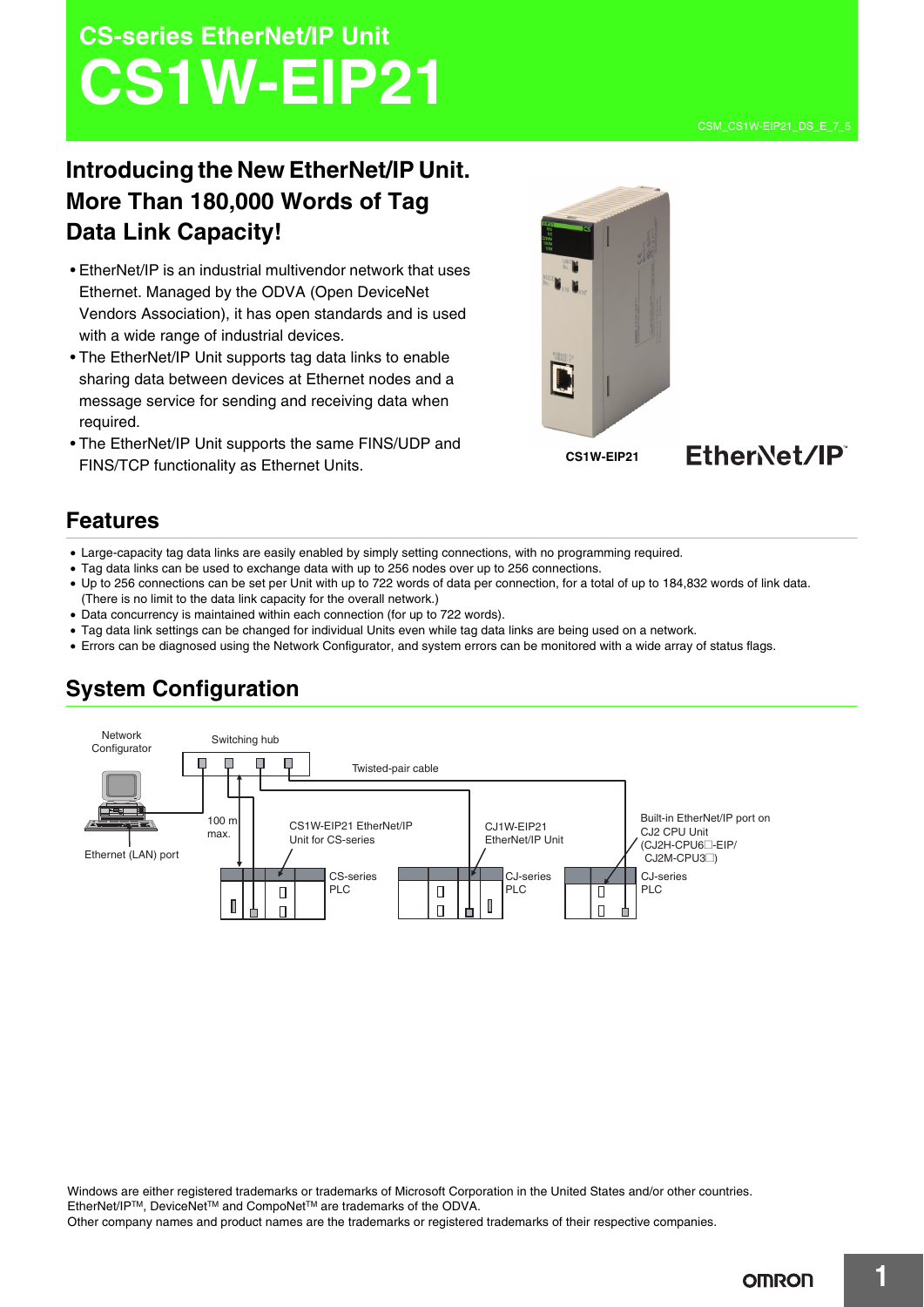## **Ordering Information**

#### • **International Standards**

- The standards are abbreviated as follows: U: UL, U1: UL (Class I Division 2 Products for Hazardous Locations), C: CSA, UC: cULus, UC1: cULus (Class I Division 2 Products for Hazardous Locations), CU: cUL, N: NK, L: Lloyd, and CE: EC Directives.
- Contact your OMRON representative for further details and applicable conditions for these standards.
- Refer to the OMRON website (www.ia.omron.com) or ask your OMRON representative for the most recent applicable standards for each model.

#### **EtherNet/IP Unit**

|                                   | <b>Product</b><br>name                                        | <b>Specifications</b>                                                        |                                                                              | No. of<br>unit        | <b>Current</b><br>consumption (A) |               |                          |              |                                |
|-----------------------------------|---------------------------------------------------------------|------------------------------------------------------------------------------|------------------------------------------------------------------------------|-----------------------|-----------------------------------|---------------|--------------------------|--------------|--------------------------------|
| Unit type                         |                                                               | <b>Communications</b><br>cable                                               | <b>Communications</b><br>functions                                           | Units per CPU<br>Unit | numbers<br>allocated              | 5 V<br>system | 26 V<br>system           | <b>Model</b> | <b>Standards</b>               |
| <b>CS1 CPU</b><br><b>Bus Unit</b> | EtherNet/IP<br>Unit<br>$\overline{\mathbb{R}}$<br>洧<br>U<br>D | Shielded twisted-pair<br>(STP) cable<br>Categories: 100 $\Omega$ at 5,<br>5e | Tag Data Link<br>Functions,<br>Message<br>Communications<br><b>Functions</b> | 8 max.                |                                   | 0.41          | $\overline{\phantom{m}}$ | CS1W-EIP21   | <b>UC1, N, L,</b><br><b>CE</b> |

### **Industrial Switching Hubs**

| <b>Product name</b>                        | Appearance | <b>Functions</b>                                                                                  | No. of ports | <b>Accessories</b>        | Current<br>consumption (A) | <b>Model</b>    |
|--------------------------------------------|------------|---------------------------------------------------------------------------------------------------|--------------|---------------------------|----------------------------|-----------------|
| <b>Industrial</b><br><b>Switching Hubs</b> | a a<br>ם ה | Quality of Service (QoS):<br>EtherNet/IP control data priority<br>10/100BASE-TX, Auto-Negotiation |              | Power supply<br>connector | 0.07                       | <b>W4S1-05D</b> |

### **Recommended Network Devices**

The following table shows the devices recommended for use with the EtherNet/IP.

| Part                 | <b>Manufacturer</b>                         | Model number                | <b>Inquires</b>                            |  |  |  |
|----------------------|---------------------------------------------|-----------------------------|--------------------------------------------|--|--|--|
|                      | <b>Phoenix Contact</b>                      | FL SWITCH SFN 8TX (8 ports) | Phoenix Contact USA Customer Service       |  |  |  |
| <b>Switching Hub</b> | Contec USA, Inc.                            | SH8008(FIT)H (8 ports)      | CONTEC USA Inc.                            |  |  |  |
|                      | Cisco Systems, Inc.                         | WS-C2955T-12 (12 ports)     | Cisco Systems, Inc. Main Corporate HQ      |  |  |  |
| <b>Twisted-pair</b>  | 100BASE-TX                                  |                             |                                            |  |  |  |
| cable                | EtherNet/IP compliant cable                 |                             |                                            |  |  |  |
| <b>Connectors</b>    | <b>STP Plug</b>                             |                             |                                            |  |  |  |
| (Modular plug)       | <b>MPS588</b><br><b>Panduit Corporation</b> |                             | <b>Panduit Corporation US Headquarters</b> |  |  |  |
| <b>Boots</b>         | <b>Tsuko Company</b>                        | MK boot (IV) LB             | Tsuko Company Japan Headquarters           |  |  |  |

**Note: 1.** Always use a switching hub when using tag data links in the network.

**2.** If a repeater hub is used for EtherNet/IP tag data links (cyclic communications), the network's communications load will increase, data collisions will occur frequently, and stable communications will be impossible.

### **Mountable Racks**

|            | <b>CS1 System</b>      |                |                                                                                     |                  | <b>CS1D System</b>                   |                                          |                 |         |                                      |     |                |
|------------|------------------------|----------------|-------------------------------------------------------------------------------------|------------------|--------------------------------------|------------------------------------------|-----------------|---------|--------------------------------------|-----|----------------|
| Model      | <b>CPU Rack</b>        |                | <b>Expansion</b><br>Backplane (including<br>Long-distance<br><b>Expansion Rack)</b> |                  | <b>SYSBUS</b><br>Remote<br><b>VO</b> | <b>C200HX/HG/</b><br><b>HE Expansion</b> | <b>CPU Rack</b> |         | <b>Expansion</b><br><b>Backplane</b> |     |                |
|            |                        | <b>CS1W-BC</b> |                                                                                     | <b>CS1W-BI</b>   | Slave<br>Rack                        | I/O Rack                                 |                 | CS1D-BC |                                      |     | <b>CS1D-BI</b> |
|            | $\square\square$       | $\square$      | □□3                                                                                 | $\square\square$ |                                      |                                          | 052             | 042D    | 082S                                 | 092 | 082D           |
| CS1W-EIP21 | 8 Units (per CPU Unit) |                | Not<br>supported                                                                    | Not supported    | 8 Units (per CPU Unit)               |                                          |                 |         |                                      |     |                |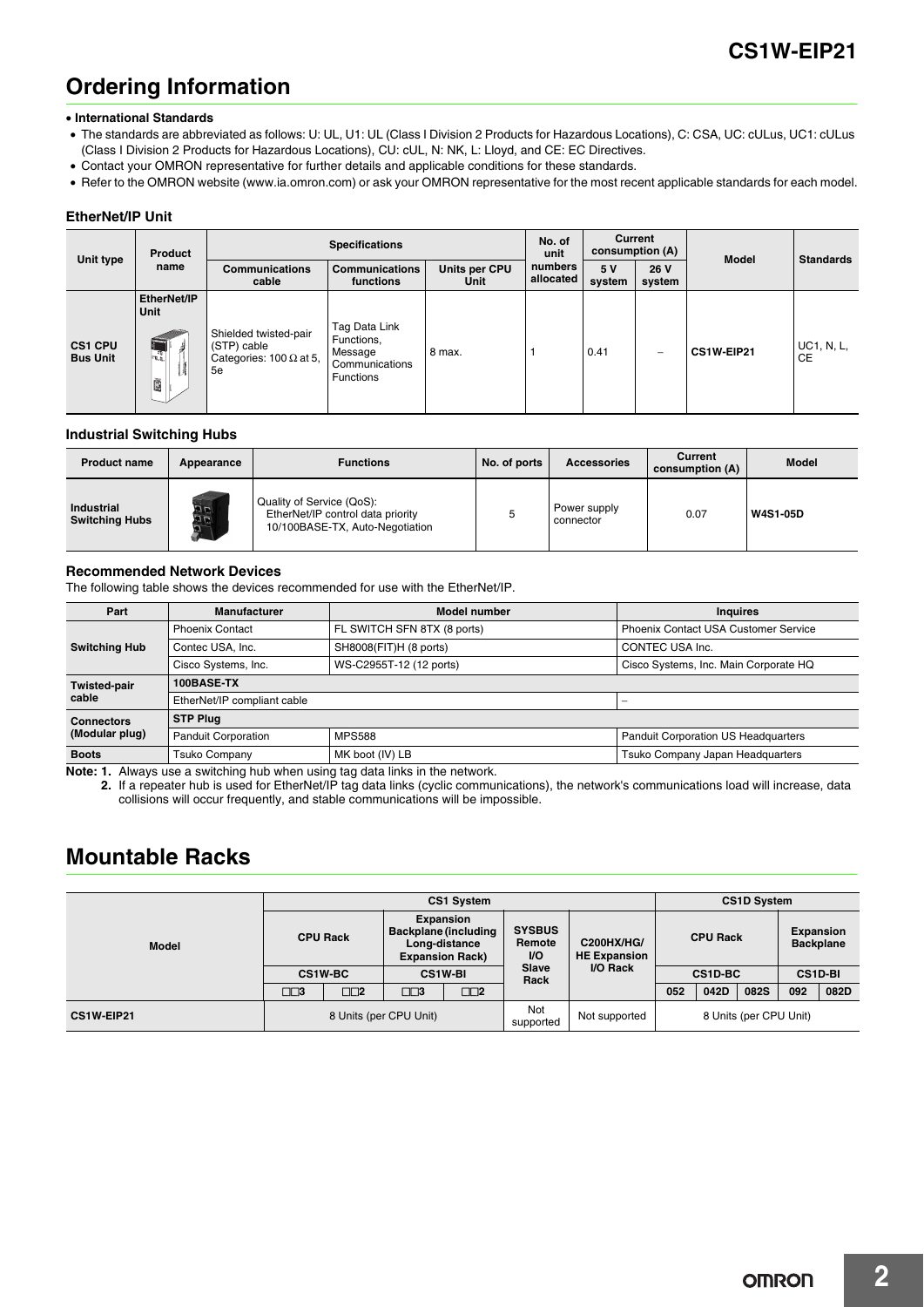### **CS1W-EIP21**

# **EtherNet/IP Unit Specifications**

|                                            | Item                                        | <b>Specifications</b>                                                                                                                                                                                                                                                                                                                                                                                                                         |  |  |  |  |
|--------------------------------------------|---------------------------------------------|-----------------------------------------------------------------------------------------------------------------------------------------------------------------------------------------------------------------------------------------------------------------------------------------------------------------------------------------------------------------------------------------------------------------------------------------------|--|--|--|--|
| <b>Model number</b>                        |                                             | CS1W-EIP21                                                                                                                                                                                                                                                                                                                                                                                                                                    |  |  |  |  |
| <b>Type</b>                                |                                             | 100Base-TX (See note.)                                                                                                                                                                                                                                                                                                                                                                                                                        |  |  |  |  |
| <b>Applicable PLCs</b>                     |                                             | <b>CS-series PLCs</b>                                                                                                                                                                                                                                                                                                                                                                                                                         |  |  |  |  |
| Unit classification                        |                                             | CS-series CPU Bus Unit                                                                                                                                                                                                                                                                                                                                                                                                                        |  |  |  |  |
| <b>Mounting location</b>                   |                                             | CPU Rack or Expansion Rack                                                                                                                                                                                                                                                                                                                                                                                                                    |  |  |  |  |
|                                            | Number of Units that can be mounted         | 8 max. (including Expansion Racks)                                                                                                                                                                                                                                                                                                                                                                                                            |  |  |  |  |
| <b>Allocated CIO Area words</b>            |                                             | 25 words/Unit (one unit number's words)                                                                                                                                                                                                                                                                                                                                                                                                       |  |  |  |  |
|                                            | (CPU Bus Unit words)                        | These words contain control bits and flags, the target node PLC's operating and error information, Unit status,<br>communications status, registered/normal target node information, and FINS/TCP connection status.                                                                                                                                                                                                                          |  |  |  |  |
|                                            | <b>Allocated DM Area words</b>              | 100 words/Unit (one unit number's words)                                                                                                                                                                                                                                                                                                                                                                                                      |  |  |  |  |
| <b>CPU Unit</b><br>words used              | (CPU Bus Unit words)                        | These words contain the IP address display/setting area                                                                                                                                                                                                                                                                                                                                                                                       |  |  |  |  |
|                                            | User-set area                               | Any usable data area words                                                                                                                                                                                                                                                                                                                                                                                                                    |  |  |  |  |
|                                            |                                             | Target node PLC's operating and error information, and registered/normal target node information                                                                                                                                                                                                                                                                                                                                              |  |  |  |  |
| <b>CPU Bus Unit System</b><br><b>Setup</b> |                                             | Not used.                                                                                                                                                                                                                                                                                                                                                                                                                                     |  |  |  |  |
| (See note.)                                | Non-volatile memory within EtherNet/IP Unit | The following settings are stored in the EtherNet/IP Unit's non-volatile memory.<br>Note: Unlike the reqular Ethernet Units, the CPU Bus Unit Setup Area in the CPU Unit is not used for these settings.<br>1. Unit setup (communications settings for the EtherNet/IP Unit, such as the IP address, DNS server settings, host<br>name, baud rate, FINS/UDP settings, and FINS/TCP settings)<br>2. Tag data link settings (device parameters) |  |  |  |  |
|                                            | Media access method                         | CSMA/CD                                                                                                                                                                                                                                                                                                                                                                                                                                       |  |  |  |  |
|                                            | <b>Modulation method</b>                    | Baseband                                                                                                                                                                                                                                                                                                                                                                                                                                      |  |  |  |  |
|                                            | <b>Transmission paths</b>                   | Star form                                                                                                                                                                                                                                                                                                                                                                                                                                     |  |  |  |  |
| <b>Transfer</b>                            | <b>Baud rate</b>                            | 100 Mbit/s (100Base-TX)                                                                                                                                                                                                                                                                                                                                                                                                                       |  |  |  |  |
| specifications                             | Transmission media                          | Shielded twisted-pair (STP) cable<br>Categories: 100 $\Omega$ at 5, 5e                                                                                                                                                                                                                                                                                                                                                                        |  |  |  |  |
|                                            | <b>Transmission distance</b>                | 100 m (distance between hub and node)                                                                                                                                                                                                                                                                                                                                                                                                         |  |  |  |  |
| Number of cascade<br>connections           |                                             | There is no limitation when a switching hub is used.                                                                                                                                                                                                                                                                                                                                                                                          |  |  |  |  |
| <b>Current consumption (Unit)</b>          |                                             | 410 mA max, at 5 V DC                                                                                                                                                                                                                                                                                                                                                                                                                         |  |  |  |  |
| Weight                                     |                                             | 171 g max.                                                                                                                                                                                                                                                                                                                                                                                                                                    |  |  |  |  |
| <b>Dimensions</b>                          |                                             | $35 \times 130 \times 101$ mm (W $\times$ H $\times$ D)                                                                                                                                                                                                                                                                                                                                                                                       |  |  |  |  |
| Other general specifications               |                                             | Other specifications conform to the general specifications of the CS-series                                                                                                                                                                                                                                                                                                                                                                   |  |  |  |  |

**Note:** If tag data links are being used, use 100Base-TX. Otherwise, 10Base-T can be used, but this is not recommended.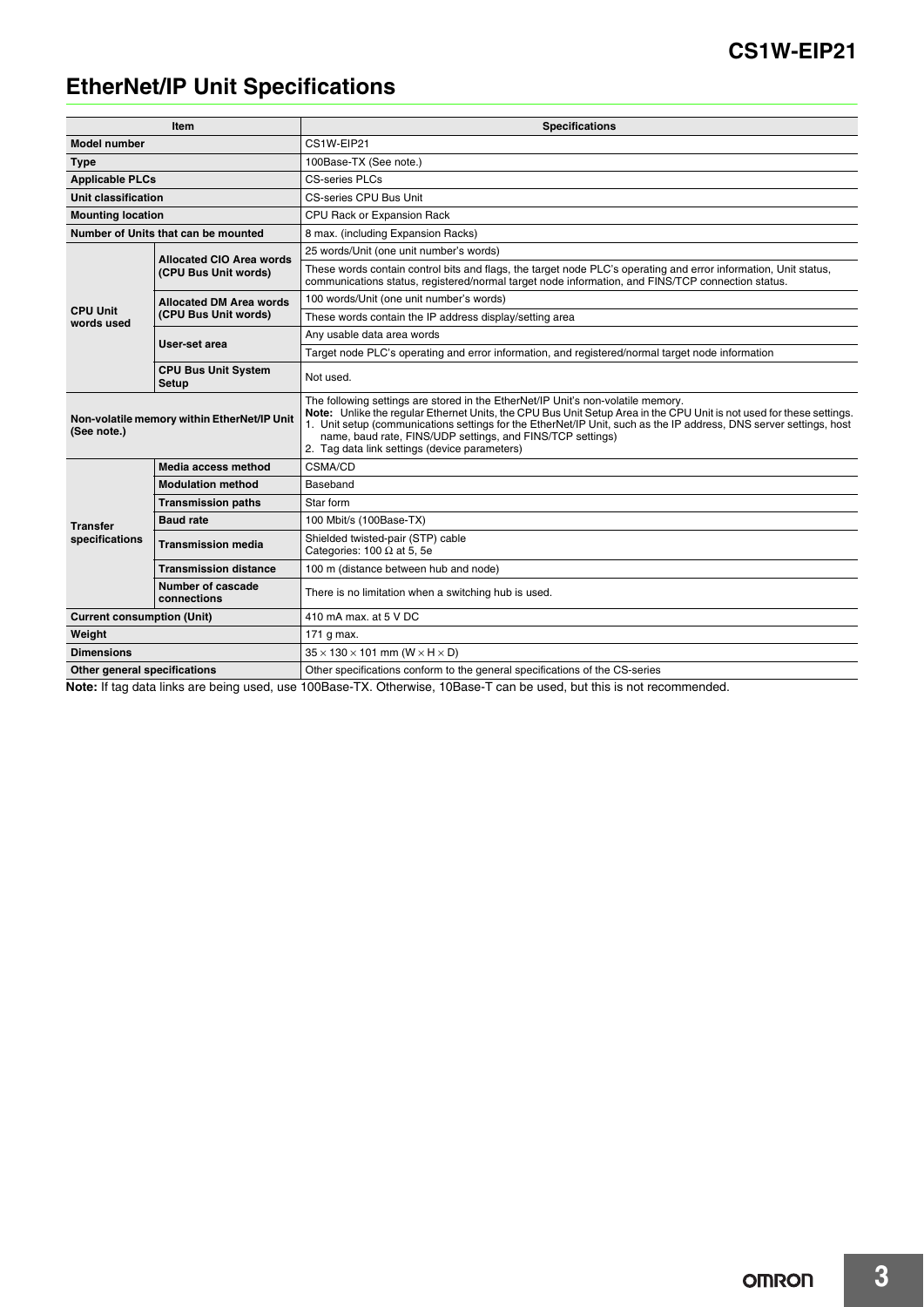### **CS1W-EIP21**

### **Communications Specifications**

|                              |                              | Item                                                                  | <b>Specifications</b>                                                                                                                                                                             |  |  |
|------------------------------|------------------------------|-----------------------------------------------------------------------|---------------------------------------------------------------------------------------------------------------------------------------------------------------------------------------------------|--|--|
|                              |                              | <b>Number of connections</b>                                          | 256                                                                                                                                                                                               |  |  |
|                              |                              | Packet interval (refresh cycle)                                       | 0.5 to 10,000 ms (in 0.5-ms units)<br>Can be set independently for each connection.<br>(Data is refreshed over the network at the preset interval and does not depend on<br>the number of nodes.) |  |  |
|                              |                              | <b>Maximum allowed communications</b><br>bandwidth per Unit           | 6,000 to 12,000 pps *1 *2                                                                                                                                                                         |  |  |
|                              |                              | Number of tag sets                                                    | 256                                                                                                                                                                                               |  |  |
|                              |                              | Tag types                                                             | CIO Area, DM Area, EM Area, Holding Area, and Work Area                                                                                                                                           |  |  |
| <b>CIP</b> service           |                              | Number of tags per connection<br>$(= 1$ tag set)                      | 8 (7 tags when the tag set contains the PLC status)                                                                                                                                               |  |  |
|                              | Tag data links               | Maximum link data size per node                                       | 184.832 words                                                                                                                                                                                     |  |  |
|                              | (Cyclic<br>communications)   | Maximum data size per connection                                      | 252 words or 722 words *3<br>Note: Data synchronicity is maintained within each connection.                                                                                                       |  |  |
|                              |                              | Number of registrable tag sets                                        | 256<br>$(1$ connection = 1 tag set)                                                                                                                                                               |  |  |
|                              |                              | Maximum size of 1 tag set                                             | 722 words<br>(The PLC status uses 1 word when the tag set contains the PLC status.)                                                                                                               |  |  |
|                              |                              | Maximum number of tags that can be<br>refreshed per CPU Unit cycle *4 | Output/Transmission (CPU to EtherNet/IP): 19<br>Input/Reception (EtherNet/IP to CPU): 20 *5                                                                                                       |  |  |
|                              |                              | Data that can be refreshed per CPU<br>Unit cycle *4                   | Output/Transmission (CPU to EtherNet/IP): 7,405 words<br>Input/Reception (EtherNet/IP to CPU): 7,405 words                                                                                        |  |  |
|                              |                              | Changing tag data link parameters<br>during operation                 | Supported *6                                                                                                                                                                                      |  |  |
|                              |                              | Multicast packet filter function *7                                   | Supported                                                                                                                                                                                         |  |  |
|                              |                              | Class 3 (connected)                                                   | Number of connections: 128                                                                                                                                                                        |  |  |
|                              | <b>Explicit</b><br>messaging | <b>UCMM</b> (unconnected)                                             | Number of clients that can communicate at one time: 32 max.<br>Number of servers that can communicate at one time: 32 max.                                                                        |  |  |
|                              |                              | <b>CIP</b> routing                                                    | CS1W-EIP21, CJ1W-EIP21, CJ2H-CPU6 <sup>-</sup> EIP, CJ2M-CPU3 <sup>-</sup>                                                                                                                        |  |  |
| <b>FINS service</b>          |                              | <b>FINS/UDP</b>                                                       | Supported                                                                                                                                                                                         |  |  |
|                              |                              | <b>FINS/TCP</b>                                                       | 16 connections max.                                                                                                                                                                               |  |  |
| EtherNet/IP conformance test |                              |                                                                       | Conforms to A5                                                                                                                                                                                    |  |  |
| <b>Ethernet interface</b>    |                              |                                                                       | 10BASE-T or 100BASE-TX<br>Auto Negotiation or fixed settings                                                                                                                                      |  |  |

\*1. In this case, pps means "packets per second" and indicates the number of packets that can be processed in one second.

\*2. To use 505 to 1,444 bytes as the data size, the system must support the Large Forward Open standard (an optional CIP specification). The CS/CJ-series Units support this standard, but before connecting to nodes of other companies, confirm that those devices also support it.

\*3. If the maximum data size is exceeded, the data refreshing with the CPU Unit will extend over two or more cycles.

\*4. If status layout is selected in the user settings, the maximum number of tags that can be received is 19 tags.

\*5. If parameters are changed in the EtherNet/IP Unit, however, the EtherNet/IP Unit will be restarted. When other nodes are communicating with the affected node, the communications will temporarily time out and automatically recover later.

\*6. Because the EtherNet/IP Unit is equipped with an IGMP client, unnecessary multicast packets can be filtered by using a switching hub that supports IGMP snooping.

\*7. The EtherNet/IP Unit uses the TCP/UDP port numbers shown in the following table.

| <b>Service</b>   | Protocol       | Port number | <b>Remarks</b>                        |
|------------------|----------------|-------------|---------------------------------------|
| Tag data links   | <b>UDP</b>     | 2222        |                                       |
| Class 3, UCMM    | <b>TCP/UDP</b> | 44818       | Fixed value                           |
| <b>DNS</b>       | <b>UDP</b>     | 53          |                                       |
| FINS/UDP service | <b>UDP</b>     | 9600        |                                       |
| FINS/TCP service | <b>TCP</b>     | 9600        |                                       |
| <b>FTP</b>       | <b>TCP</b>     | 20, 21      | Port numbers in the Unit Setup can be |
| <b>SNTP</b>      | <b>UDP</b>     | 123         | changed with the CX-Programmer.       |
| <b>SNMP</b>      | <b>UDP</b>     | 161         |                                       |
| SNMP trap        | <b>UDP</b>     | 162         |                                       |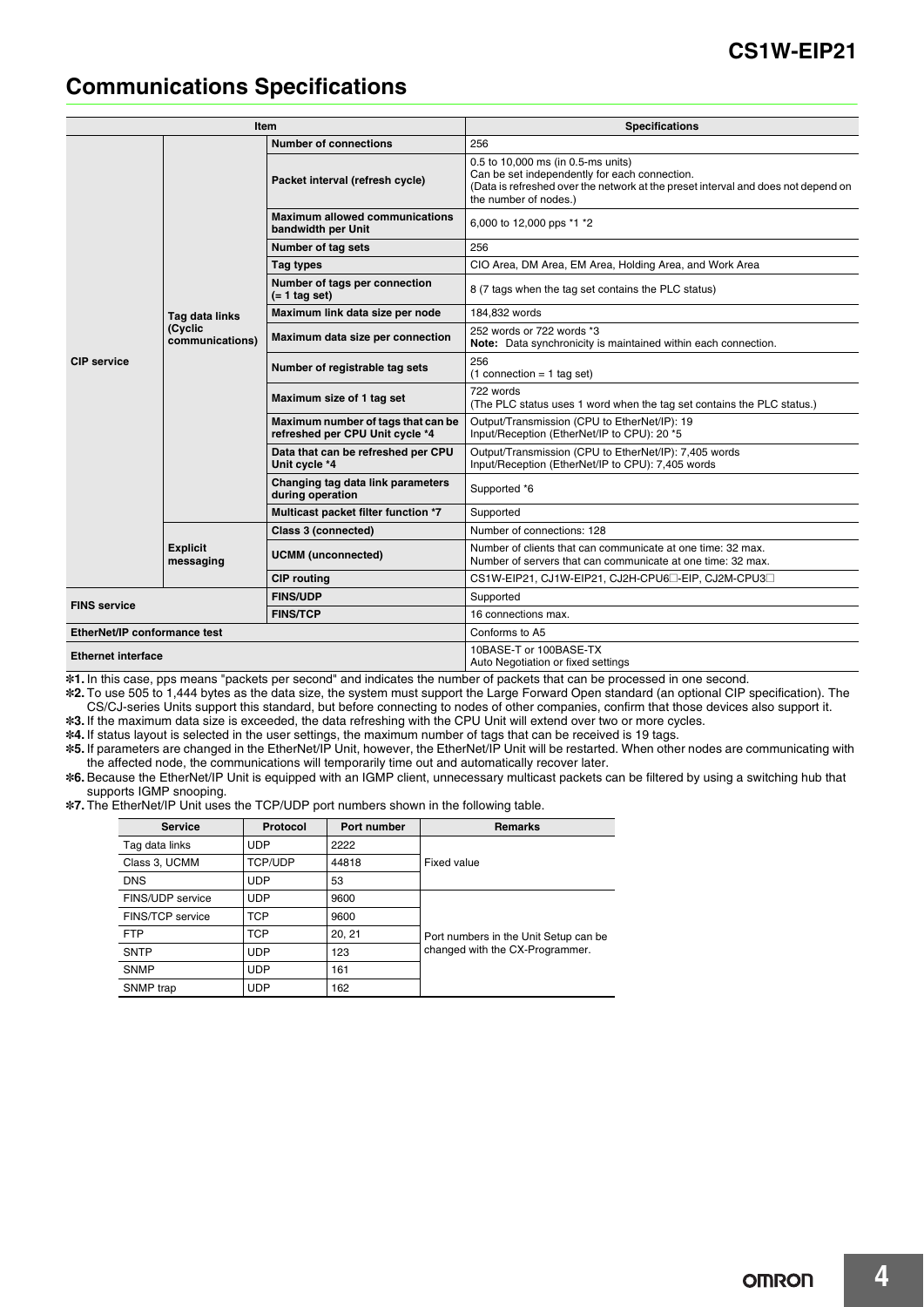### **Network Configurator Requirements**

The Network Configurator Ver. 3.0 or higher is a software package designed for building, setting, and controlling a multi-vendor EtherNet/IP Network using OMRON's EtherNet/IP. It is included in CX-One. The Network Configurator provides the following functions for building, setting, and controlling EtherNet/IP.

|                                                            | Item                             | <b>Specification</b>                                                                                                                                                                                                                 |                                                              |  |  |  |
|------------------------------------------------------------|----------------------------------|--------------------------------------------------------------------------------------------------------------------------------------------------------------------------------------------------------------------------------------|--------------------------------------------------------------|--|--|--|
| <b>Operating environment</b>                               |                                  | Refer to the CX-One Setup Manual (Cat. No. W463).<br>CXONE-AL <sub>ID-V</sub>                                                                                                                                                        |                                                              |  |  |  |
|                                                            |                                  | CS1/CJ1                                                                                                                                                                                                                              | CJ <sub>2</sub>                                              |  |  |  |
| <b>Network</b><br>connection                               | Serial interface                 | CPU Unit's Peripheral or RS-232C port                                                                                                                                                                                                | CPU Unit's USB or RS-232C port                               |  |  |  |
| method                                                     | <b>Ethernet interface</b>        | EtherNet/IP Unit's Ethernet port                                                                                                                                                                                                     | CPU Unit's Ethernet port<br>EtherNet/IP Unit's Ethernet port |  |  |  |
| <b>Location on Network</b>                                 |                                  | A single node address is used (only when directly connected to EtherNet/IP).                                                                                                                                                         |                                                              |  |  |  |
| Number of Units that can be connected to<br><b>Network</b> |                                  | A single Network Configurator per Network (More than one Configurator cannot be used in the same system.)                                                                                                                            |                                                              |  |  |  |
| <b>Main functions</b>                                      | <b>Network control functions</b> | • The Network configuration can be created and edited regardless of whether the Network Configurator is online or<br>offline.<br>• The Network configuration can be read from a file or the network.                                 |                                                              |  |  |  |
|                                                            | <b>Configuration functions</b>   | The EDS files used by the Network Configurator can be installed and deleted.                                                                                                                                                         |                                                              |  |  |  |
| Supported file formats                                     |                                  | Configurator network configuration files (*.ncf)<br>Configuration files (*.ncf) created using the Network Configurator for EtherNet/IP (version 2) can be imported by<br>selecting <b>External Data - Import</b> from the File Menu. |                                                              |  |  |  |

### **External Interface**

### **CS1W-EIP21**



### **Ethernet Connectors**

The following standards and specifications apply to the connectors for the Ethernet twisted-pair cable.

- Electrical specifications: Conforming to IEEE802.3 standards.
- Connector structure: RJ45 8-pin Modular Connector
	- (conforming to ISO 8877)

| Connector pin | Signal name         | Abbr. | <b>Signal direction</b> |
|---------------|---------------------|-------|-------------------------|
|               | Transmission data + | TD+   | Output                  |
| 2             | Transmission data - | $TD-$ | Output                  |
| 3             | Reception data +    | $RD+$ | Input                   |
| 4             | Not used.           |       | -                       |
| 5             | Not used.           |       | -                       |
| 6             | Reception data -    | $RD-$ | Input                   |
|               | Not used.           |       |                         |
| 8             | Not used.           |       | -                       |
| Hood          | Frame ground        | FG    |                         |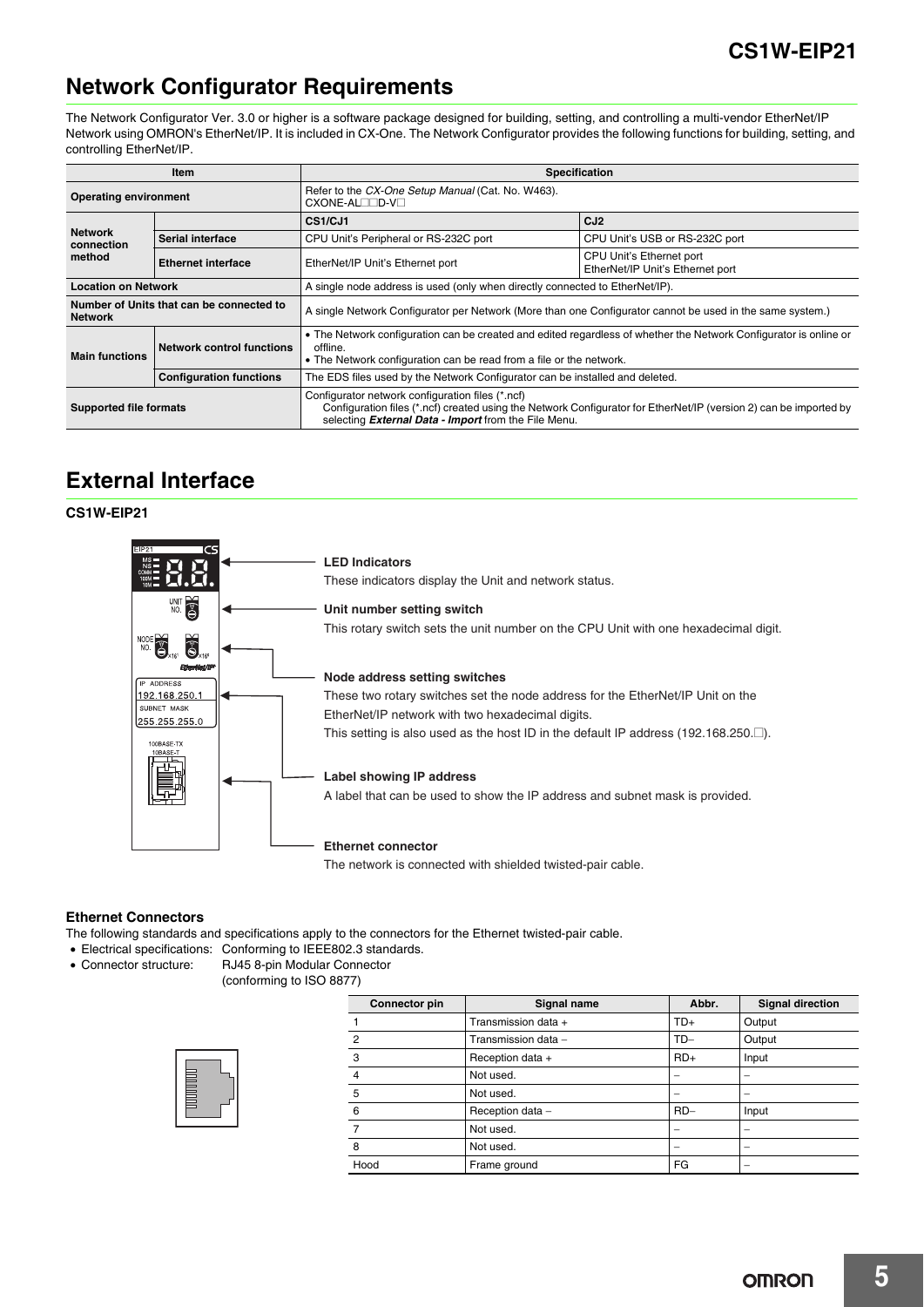# **Ethernet Unit Function Comparison**

|                                                             | <b>Support for function</b> |                                               |                  |  |  |
|-------------------------------------------------------------|-----------------------------|-----------------------------------------------|------------------|--|--|
| Item                                                        | <b>Ethernet Unit</b>        | EtherNet/IP Unit or built-in EtherNet/IP port |                  |  |  |
|                                                             |                             | Unit version 1.0                              | Unit version 2.0 |  |  |
| Tag data link communications service                        | <b>No</b>                   | Yes                                           | Yes              |  |  |
| CIP message communications service                          | No                          | Yes                                           | Yes              |  |  |
| <b>FINS/UDP service</b>                                     | Yes                         | Yes                                           | Yes              |  |  |
| <b>FINS/TCP service</b>                                     | Yes                         | Yes                                           | Yes              |  |  |
| Socket service                                              | Yes                         | <b>No</b>                                     | No               |  |  |
| File transfer (FTP)                                         | Yes                         | <b>No</b>                                     | Yes              |  |  |
| Mail send/receive                                           | Yes                         | <b>No</b>                                     | No               |  |  |
| <b>Web functions</b>                                        | Yes                         | <b>No</b>                                     | No               |  |  |
| Automatic adjustment of PLC's internal clock                | Yes                         | <b>No</b>                                     | Yes              |  |  |
| Simple backup function                                      | Yes                         | Yes                                           | Yes              |  |  |
| <b>Error log</b>                                            | Yes                         | Yes                                           | Yes              |  |  |
| <b>Response to PING command</b>                             | Yes                         | Yes                                           | Yes              |  |  |
| <b>SNMP/SNMP trap</b>                                       | No                          | <b>No</b>                                     | Yes              |  |  |
| <b>CIDR function for IP addresses</b>                       | No                          | No                                            | Yes              |  |  |
| Online connection by EtherNet/IP using CX-One               | No                          | <b>No</b>                                     | Yes              |  |  |
| Online connection by Ethernet (FINS) using CX-One           | Yes                         | Yes                                           | Yes              |  |  |
| Online connection by EtherNet/IP using Network Configurator | No                          | Yes                                           | Yes              |  |  |

# **Dimensions (Unit: mm)**

**CS1W-EIP21**





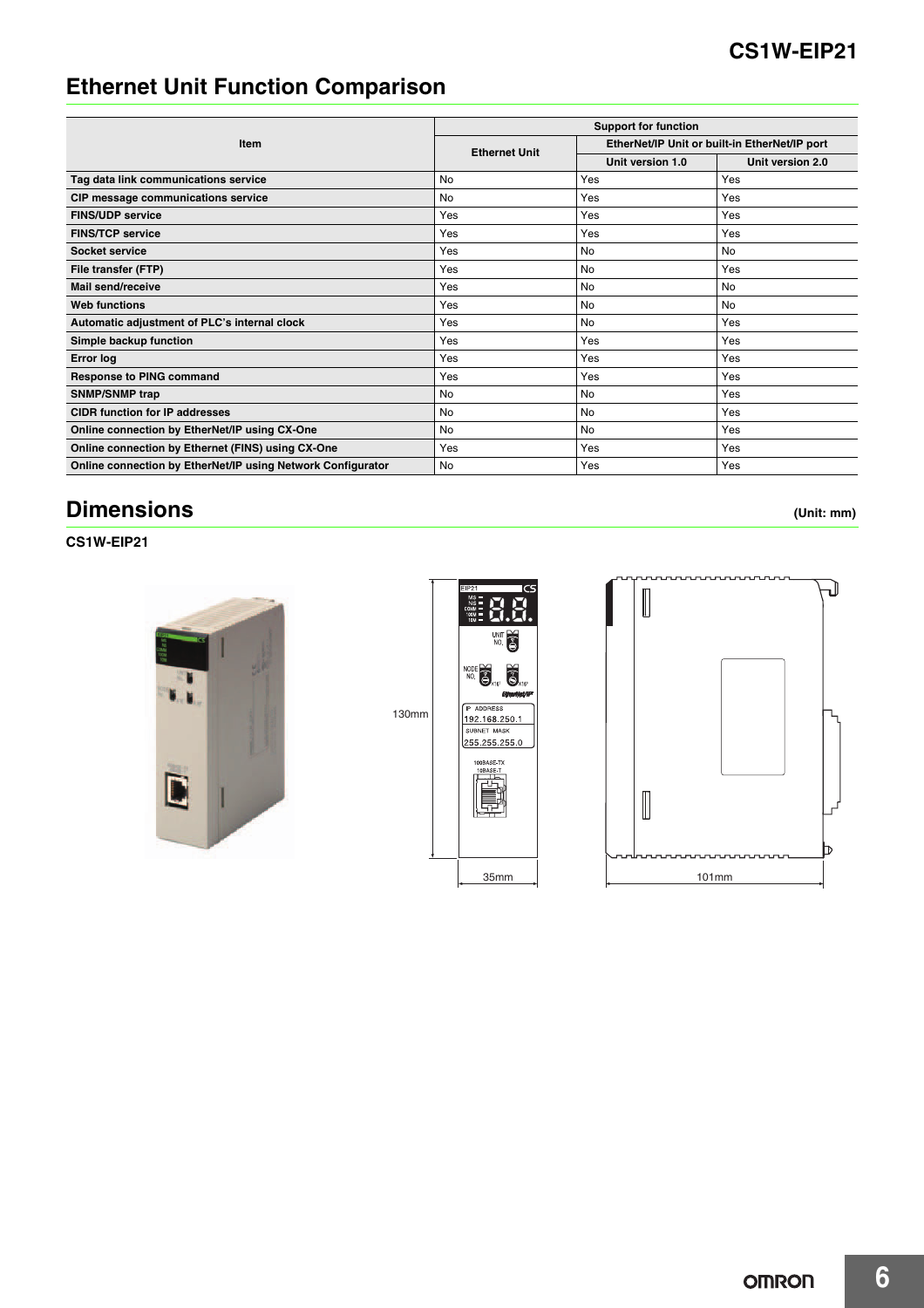# **Related Manuals**

| <b>Manual</b><br>number | <b>Model</b>                                                                                                 | <b>Name</b>                                                                   | <b>Contents</b>                                                                                                                                                                                                                                                                                                                                                                                                                                                                                                                 |
|-------------------------|--------------------------------------------------------------------------------------------------------------|-------------------------------------------------------------------------------|---------------------------------------------------------------------------------------------------------------------------------------------------------------------------------------------------------------------------------------------------------------------------------------------------------------------------------------------------------------------------------------------------------------------------------------------------------------------------------------------------------------------------------|
| W465                    | CS1W-EIP21<br>CJ1W-EIP21<br>CJ2H-CPULL-EIP<br>$CJ2M-CPU3-$                                                   | EtherNet/IP Units Operation Manual                                            | Provides information on operating and installing EtherNet/IP Units, including<br>details on basic settings, tag data links, and FINS communications.<br>Refer to the Communications Commands Reference Manual (W342) for details<br>on FINS commands that can be sent to CS-series and CJ-series CPU Units<br>when using the FINS communications service.<br>Refer to the Ethernet Units Operation Manual Construction of Applications<br>(W421) for details on constructing host applications that use FINS<br>communications. |
| W421                    | CS1W-ETN21<br>CJ1W-ETN21                                                                                     | <b>Ethernet Units Operation Manual</b><br><b>Construction of Applications</b> | Provides information on constructing host applications for 100Base-TX Ethernet<br>Units, including functions for sending/receiving mail, socket service, automatic<br>clock adjustment, FTP server functions, and FINS communications.                                                                                                                                                                                                                                                                                          |
| W342                    | CS1G/H-CPU□□H<br>CS1G/H-CPU-OOV1<br>CS1W-SCU21<br>CS1W-SCB21/41<br>CJ1G/H-CPU□□H<br>CJ1G-CPU□□<br>CJ1W-SCU41 | Communications Commands<br>Reference Manual                                   | Describes the C-series (Host Link) and FINS communications commands used<br>when sending communications commands to CS-series and CJ-series CPU<br>Units.                                                                                                                                                                                                                                                                                                                                                                       |
| W463                    | CXONE-ALIIID-VII                                                                                             | <b>CX-One Setup Manual</b>                                                    | Describes the setup procedures for the CX-One. Information is also provided on<br>the operating environment for the CX-One.                                                                                                                                                                                                                                                                                                                                                                                                     |